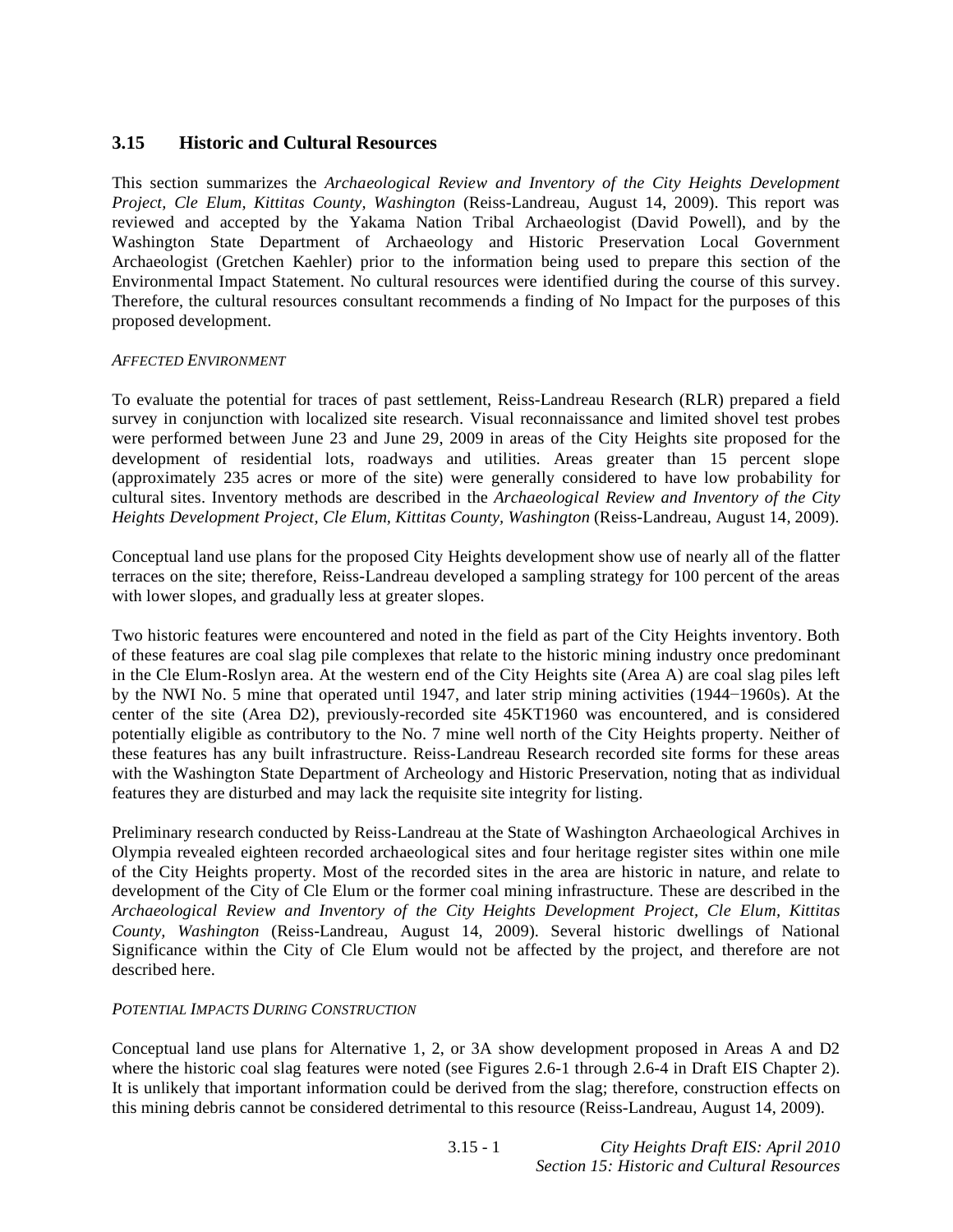Potential exists for buried or otherwise hidden cultural features to be encountered during the course of construction.

Under the No Action Alternative, there would be no change to current effects on the coal slag piles, which presently include informal use of these area by all-terrain vehicles (ATVs).

# *POTENTIAL DEVELOPED-CONDITION IMPACTS*

Following site development under any conceptual land use alternative, no significant ground-disturbing activities would be anticipated.

#### *MITIGATION MEASURES*

*Mitigation Measures Included in the Development Proposal*. If at any time during project development human or unknown bones are uncovered, or deeply buried cultural deposits are encountered, work would be stopped in this area of the site and a professional archaeologist would be contacted to evaluate these findings.

*Applicable Regulations*. The possibility exists that the coal slag piles in Areas A and D2 of the City Heights site may be eligible for nomination to the Cle Elum register of historic places under the criteria of the City's Historic Preservation Ordinance (Cle Elum Municipal Code, Chapter 15.22, Section 15.22.050[A]).

 If any archaeological resources are discovered or suspected during the course of site development, State of Washington procedures for inadvertent discovery would be followed. Procedures for the inadvertent discovery of archaeological material are as follows:

- 1. The project proponent (Northland Resources) and the Washington State Department of Archaeology and Historic Preservation (DAHP) will be contacted and work in that area will stop.
- 2. The archaeologist will contact the project proponent and the City of Cle Elum.
- a. Upon notification from the project archaeologist of discovery of potential archaeological deposits, the archaeologist will contact the consulting parties by telephone.
- b. DAHP and the Yakama Nation will be given the opportunity to view the artifacts within 48 hours after the discovery or at the earliest possible time thereafter. The discovery will be kept confidential. After halting construction, securing the site, and notifying the contractor, the archaeologist will conduct a brief in-field evaluation. The purpose of the evaluation will be to determine whether the discovered resources have potential to answer research questions.
- c. Evaluation protocols will be followed.
- d. If parties agree that the artifacts are not significant, the archaeologist will ask the construction representatives to resume construction.
- e. If parties agree that the artifacts are significant, the City of Cle Elum or the Washington State DAHP will issue a stop-work order until further notice for all construction work in the area defined as a significant site.